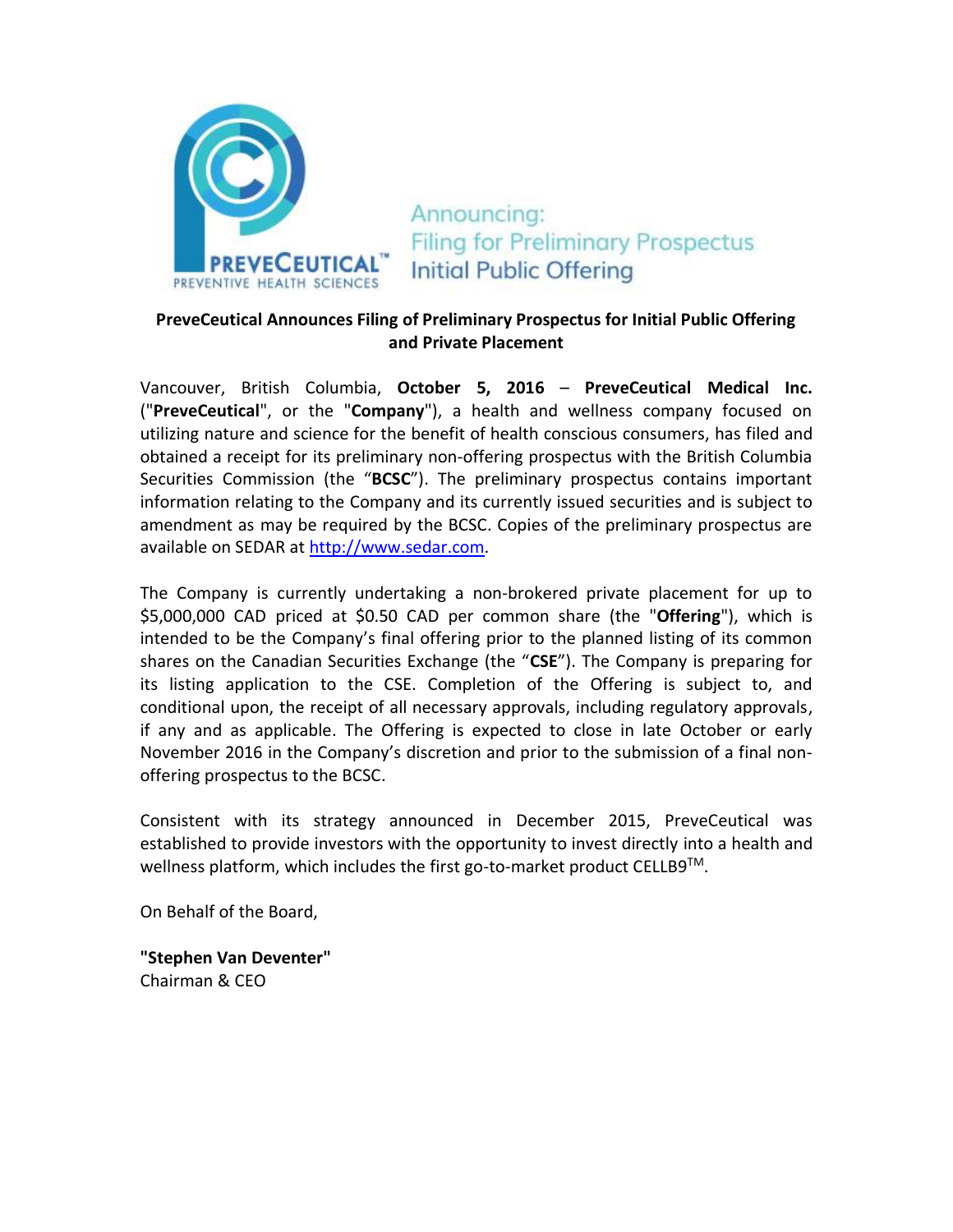## **About PreveCeutical**

The Board of Directors of PreveCeutical is led by Mr. Stephen Van Deventer, as Chairman, and includes Ms. Kimberly Van Deventer, Mr. Jeremy Wright, CPA, CMA, Mr. Brian Harris, Mr. Greg S. Reid, and Mr. Alex Bayer. The executive management team of PreveCeutical is led by Mr. Stephen Van Deventer as Chief Executive Officer, and includes: Ms. Kimberly Van Deventer as President; Ms. Shabira Rajan, CPA, CGA as Chief Financial Officer, Dr. Makarand Jawadeker PhD as Chief Science Officer, Ms. Nicole Goncalves-Krysinski as Chief Legal Officer, Mr. Brian Harris as Vice President of Corporate Development, and Ms. Alicia Rebman as Vice President of Marketing and Advertising.

For more information about PreveCeutical, please visi[t www.preveceutical.com,](http://www.preveceutical.com/) follow us on Twitter: [https://twitter.com/preveceuticals,](https://twitter.com/preveceuticals) or on Facebook: [www.facebook.com/Preveceutical](http://www.facebook.com/Preveceutical)

## *No U.S. Offering or Registration*

*The securities of PreveCeutical have not been and will not be registered under the United States Securities Act of 1933, as amended (the "U.S. Securities Act"), or any state securities laws. Accordingly, these securities may not be offered or sold within the United States unless registered under the U.S. Securities Act and applicable state securities laws or except pursuant to exemptions from the registration requirements of the U.S. Securities Act and applicable state securities laws. This press release does not constitute an offer to sell or a solicitation of an offer to buy any of PreveCeutical's securities in the United States.*

## *Forward Looking Information*

*This news release may contain forward-looking statements, including without limitation, future operations of PreveCeutical Medical Inc. (the "Company"). Forward-looking statements address future events and conditions and therefore involve inherent risks, uncertainties and assumptions. Forward-looking statements consist of statements that are not purely historical, including any statements regarding beliefs, plans, expectations or intentions regarding the future. Such information can generally be identified by the use of forwarding-looking wording such as "may", "expect", "estimate", "will", "anticipate", "intend", "believe" and "continue" or the negative thereof or similar variations. Actual results may differ materially from those currently anticipated in such statements and the Company undertakes no obligation to update such statements, except as required by law. While such estimates and assumptions are considered reasonable by the management of the Company, they are inherently subject to significant business, economic, competitive and regulatory uncertainties and risks. In particular, there is no guarantee that: (1) the CELLB9TM will be marketed, marketed as planned, or a successful product offering if ever marketed; (2) the Offering will close or raise sufficient funds for the Company in order to continue and/or expand operations; (3) the Company will be able to raise up to the stated amount of the Offering or that the Offering will be the final offering of the Company's securities prior to its intended listing; (4) a final prospectus will be submitted and/or a receipt for the final prospectus will be obtained; and (5) the intended listing with the CSE would be*